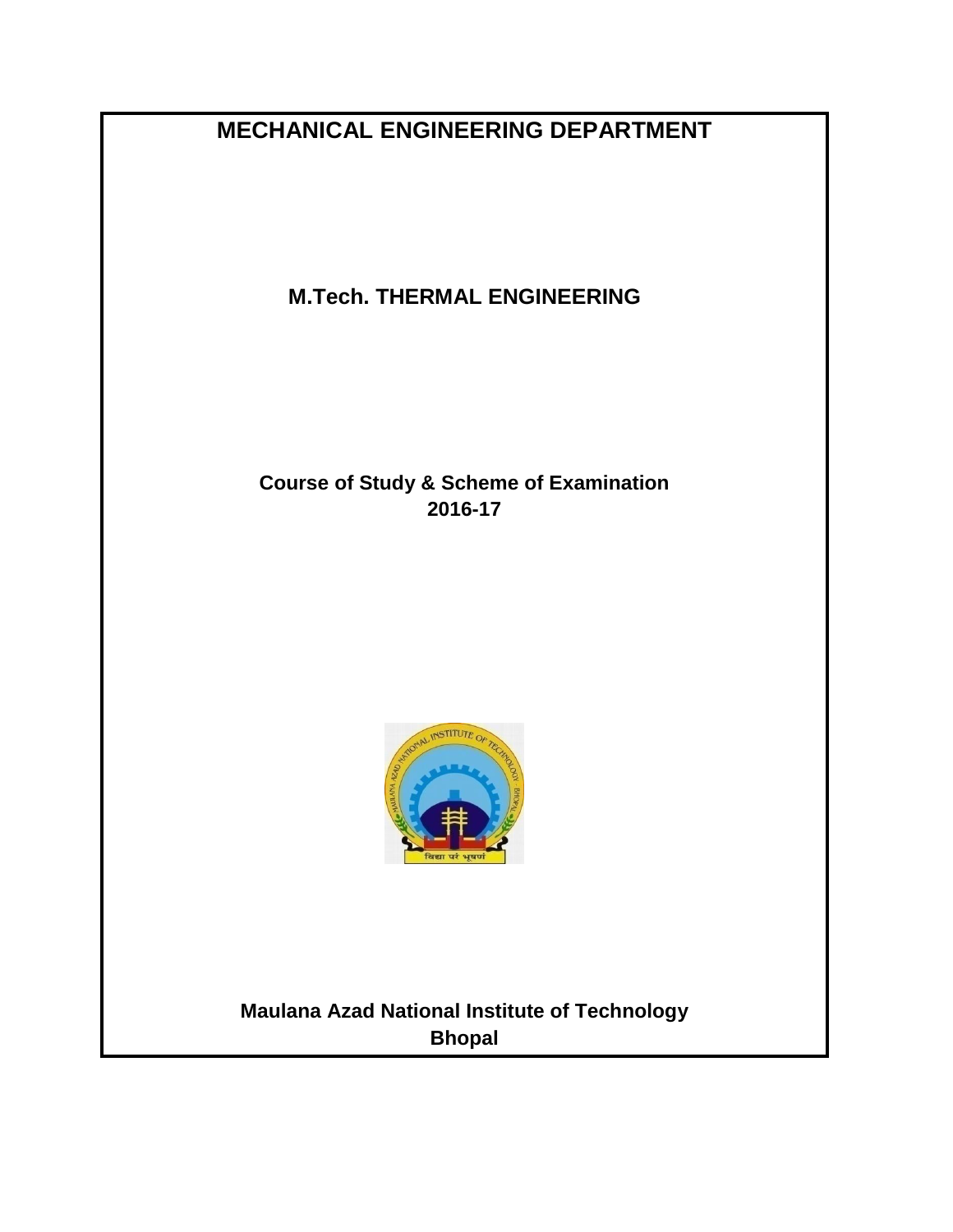| Course        | Subject                                  | <b>Scheme of Studies</b> |               |                 | Credits       |
|---------------|------------------------------------------|--------------------------|---------------|-----------------|---------------|
| Number        |                                          | Periods per week         |               |                 |               |
|               |                                          |                          |               | P               |               |
| MTH511B       | <b>Advanced Mathematics</b>              | 2                        | $\mathcal{P}$ |                 | 3             |
| <b>TH 512</b> | <b>Advanced Thermodynamics</b>           | 3                        |               |                 | 3             |
| <b>TH 513</b> | <b>Advanced Heat &amp; Mass Transfer</b> | 3                        |               |                 | 3             |
|               | Elective - 1                             | 3                        |               |                 | 3             |
|               | Elective - 2                             | 3                        |               |                 | 3             |
|               | Open elective-1                          | 3                        |               |                 | 3             |
| <b>TH 514</b> | Thermal Engg Lab - I                     |                          |               | $\mathcal{P}$   | $\mathcal{P}$ |
| <b>TH 515</b> | Seminar 1 and mini project<br>2          |                          | $\mathcal{P}$ |                 |               |
|               |                                          |                          |               | Total credit 22 |               |

# **M.TECH. IN THERMAL ENGINEERING** *First Semester*

# *Second Semester*

| Course        | Subject                           | <b>Scheme of Studies</b> |   | Total           |                |
|---------------|-----------------------------------|--------------------------|---|-----------------|----------------|
| Number        |                                   | Periods per week         |   | Credits         |                |
|               |                                   |                          |   | P               |                |
| <b>TH 521</b> | Instrumentation & Control         | 3                        |   |                 | 3              |
| <b>TH 522</b> | <b>Thermal Environmental Engg</b> | 3                        |   |                 | 3              |
| <b>TH 523</b> | Design of<br>Heat<br>Theory and   | 3                        |   |                 | 3              |
|               | Exchangers.                       |                          |   |                 |                |
|               | Elective - 3                      | 3                        |   |                 | 3              |
|               | Elective - 4                      | 3                        |   |                 | 3              |
|               | Open elective-2                   | 3                        |   |                 | 3              |
| <b>TH 524</b> | Thermal Engg Lab - II             |                          |   | 2               | $\overline{2}$ |
| <b>TH 525</b> | Seminar 2 and mini project        |                          | 2 |                 | $\overline{2}$ |
|               |                                   |                          |   | Total credit 22 |                |

## **List of department electives**

TH531 Numerical Heat Transfer

TH532 Experimental Stress Analysis

TH533 Maintenance of Thermal Power Plant Equipment

TH534 Refrigeration System and Component Design

TH535Theory and Design of Gas Turbines;

TH536 Combustion;

TH537 Vibrations and Its App for Design of Turbomachinery;

TH538 Theory & Des. Of Turbomachines

TH539 Gas Dynamics and Flow Through Turbomachines

TH540 Simulation Of I.C. Engine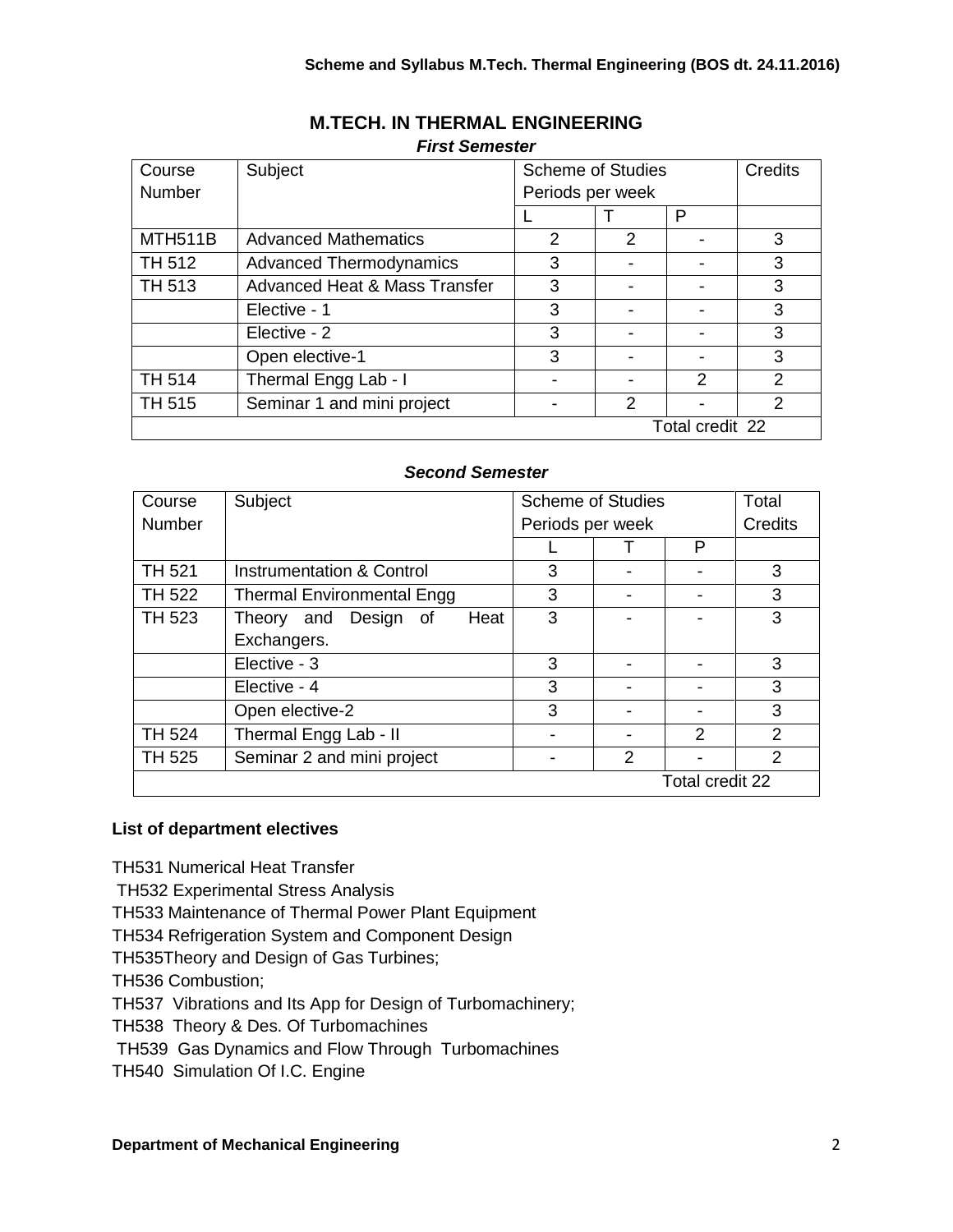# **List of Open Elective**

TH551 Non-Conventional Thermal Energy System; TH552 Thermal Power Plant Engineering; TH553 Power Generation Systems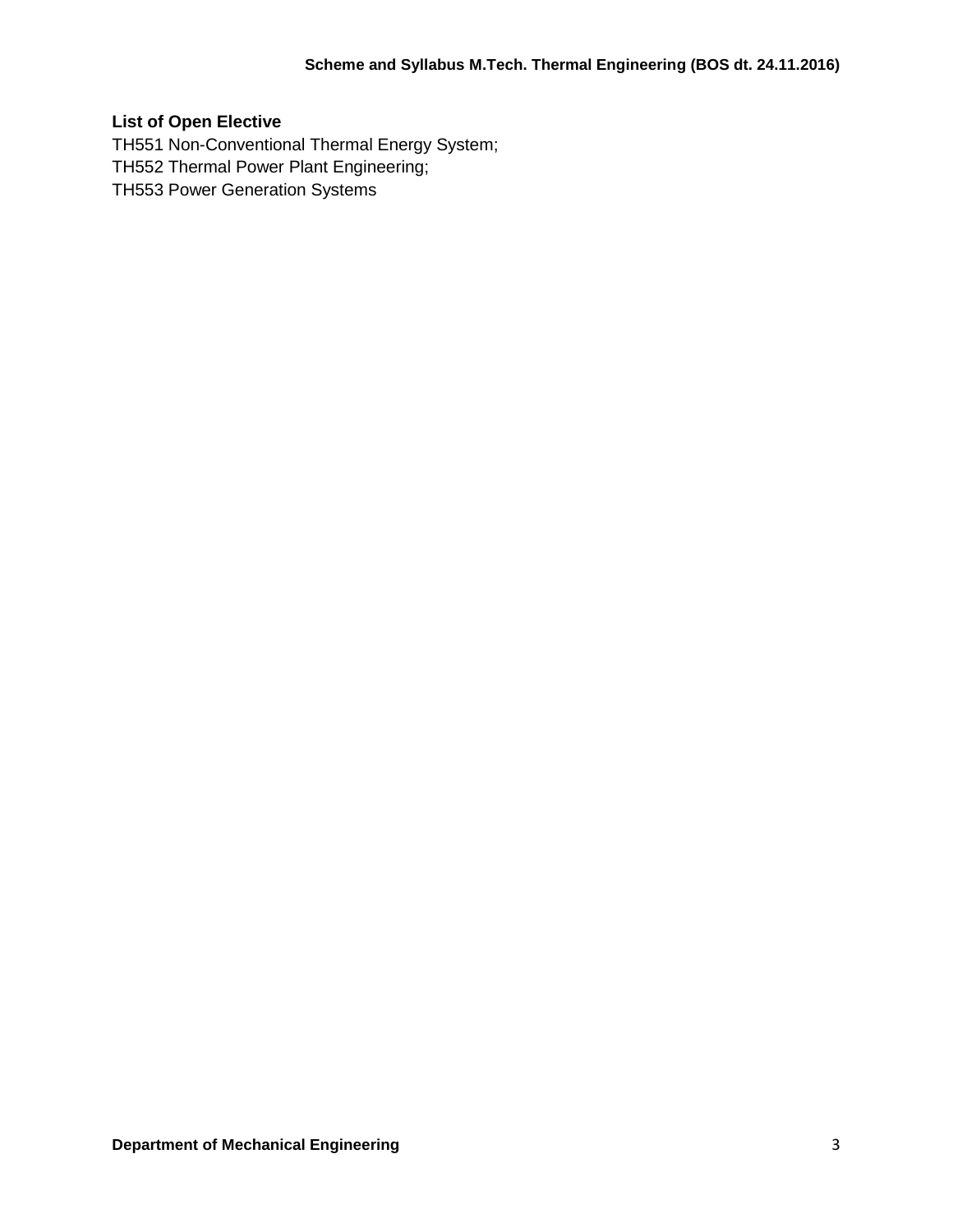# **SYLLABUS**

# **MTH511B ADVANCED MATHEMATICS**

Complex Variables, Differentiation, analytic functions, Cauchy-Raimann equations, Conjugate functions and their application to two dimensional potential problems, Conformal transformation. Integration, Cauchy's theory, Zero's and poles residues, applications of residue theorem in integration. Differential Equations, Partial differential equations, solution by separation of variables. Diffusion equation. Heat flow in a bar, Wave Equation, Vibration of strings, vibration of circular membrane, Numerical Methods in Engineering, Solution of Polynomial Equation, Newton Raphson, Graffes's Braistow methods for nearly equal roots. Solution of Differential Equations: Runge –Kutta method for first and second order equations. Adam Bash forth methods for corrator and predictor. Numerical methods for partial differential equations of parabolic and hyperbolic type. Applications. FEM, Variational Functionals, Euler Lagranges equation, Variational forms, Ritz method, Glarkin's method, discretization. Finite elements method for one dimensional problems. Laplace Transforms, Elementary Laplace Transforms and theorem, solution of linear differential equations with constant coefficients. Heavyside unit functions, Direc delta function, their Laplace transforms and application to practical problems, Fourier integrals.

- 1. Engineering Maths Shrivastava & Dhavan
- 2. Engineering Maths B.S. Grewal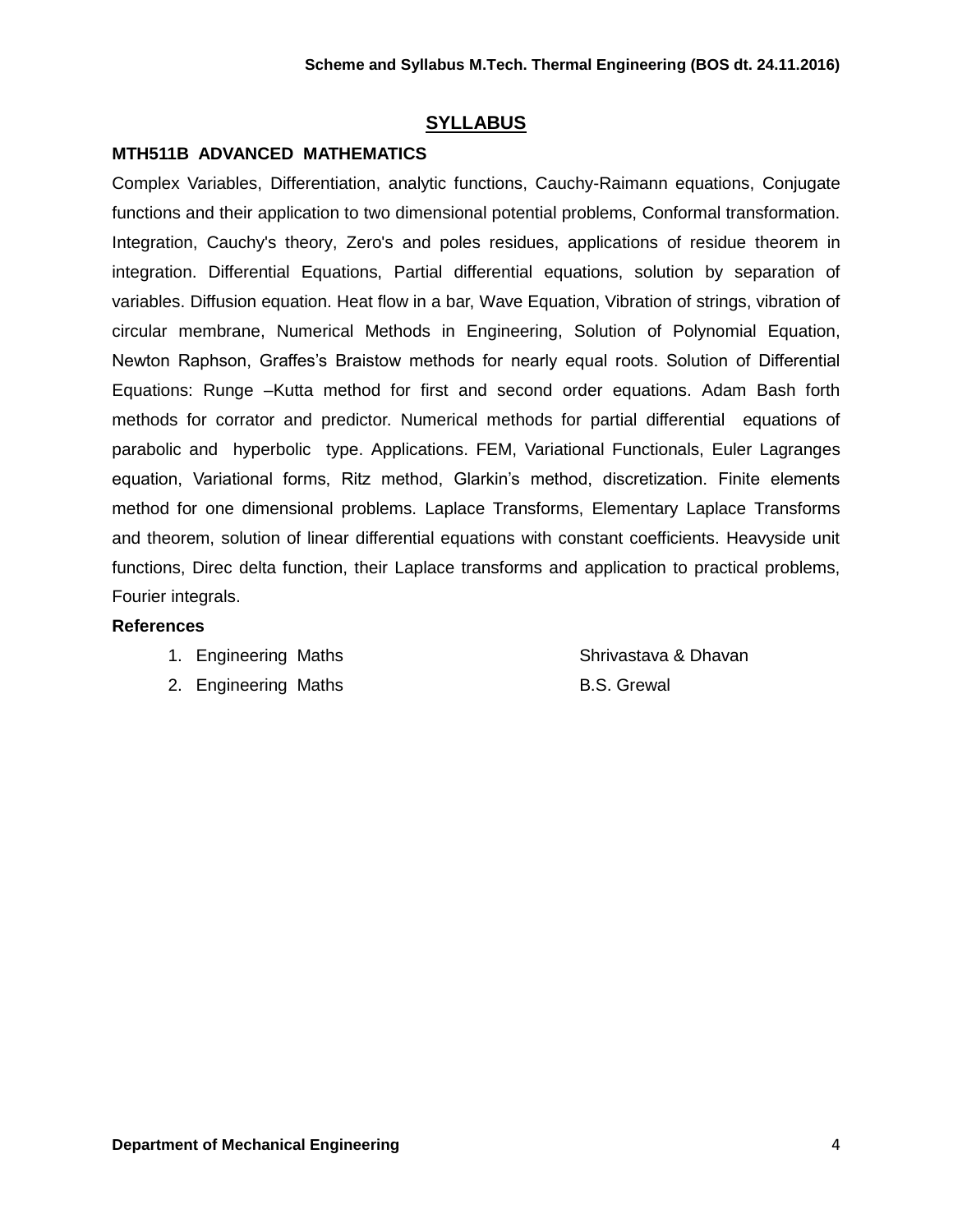# **TH 512 ADVANCED THERMODYNAMICS**

Laws of Thermodynamics, Differential Equations of Thermodynamics, Changes in States of Gases at their Transferences, Throttling process. Joule Thomson effect. Temperature of braking. Mixtures of ideal & real gases. Equilibrium of Thermodynamic System, Equations of states for real gases Vanderwaal's equation of state. Clayperon equations. Gibbs phase rule. Law of corresponding states.Fundamentals of Chemical Thermodynamics, First law of thermodynamics in thermochemistry. Heat effects of reaction. Hess's law. Kirchhoff's law. Chemical equilibrium. Bond energy

## **References**

1**.** Engineering Thermodynamics Wan Wylen

2. Engineering Thermodynamics G. Rogers & Y. Mayhow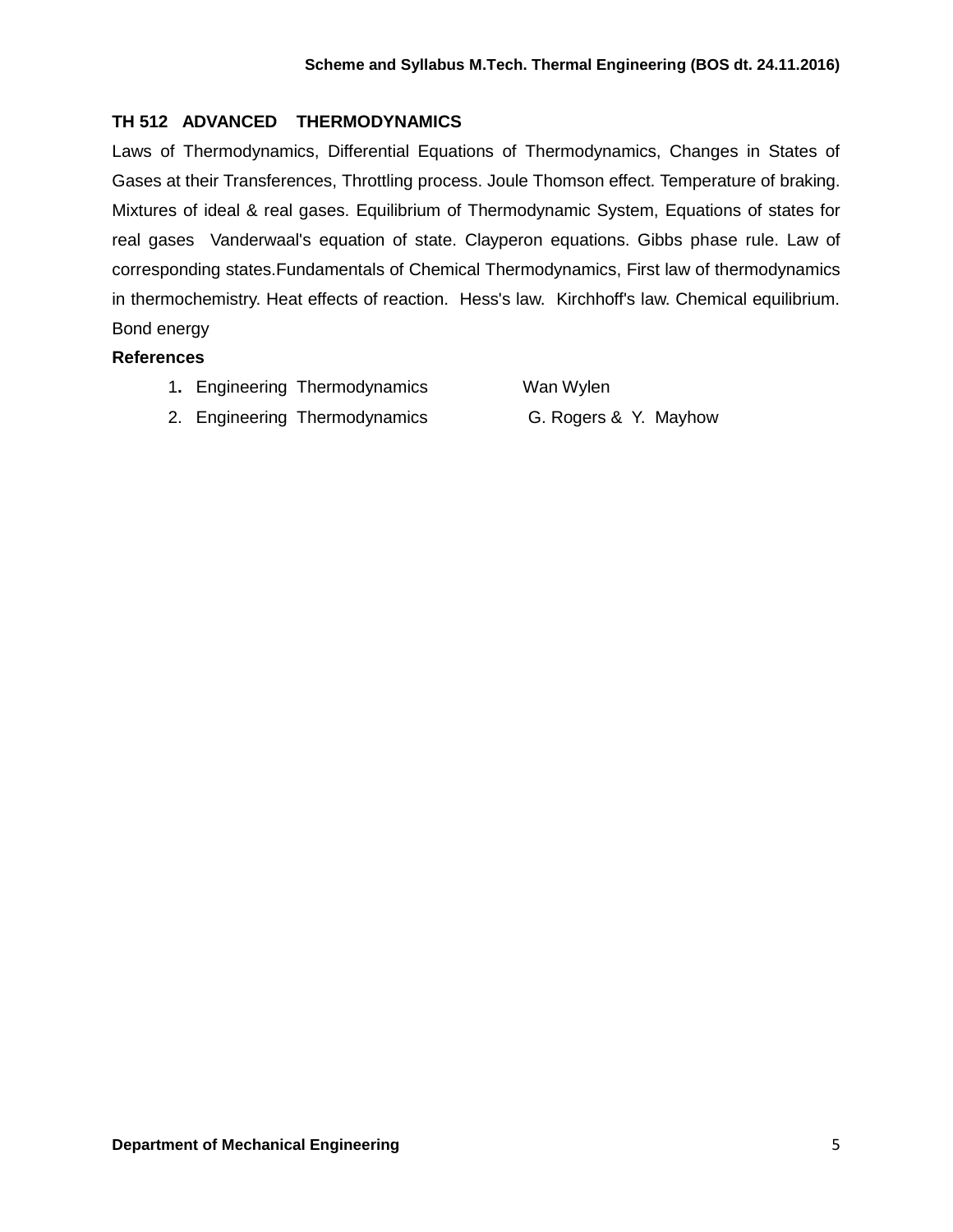#### **TH 513 ADVANCED HEAT & MASS TRANSFER**

Transient Heat Conduction, Convection, Heat Transfer by Radiation, Boiling and Condensation,nucleate pool boiling and empirical correlations for pool boiling heat transfer, factors affecting pool boiling film coefficients, high heat flux boiling. Laminar film condensation on a vertical plate, turbulent film condensation, drop wise condensation. Numerical Solution of Conduction problems and Mass Transfer, Finite difference equations method of energy balance, finite difference formulation of unidirectional for Cartesian cylindrical coordinate of various kind of boundary conditions, heat conduction problems, numerical methods of solutions, numerical solution of transient heat diffusion problems. Convective mass transfer, equations for convective mass transfer, boundary layer mass transfer empirical correlations for convective mass transfer.

| 1. Principles of Heat Transfer | Kreith Bohn |
|--------------------------------|-------------|
| 2. Heat Transfer               | J.P. Holman |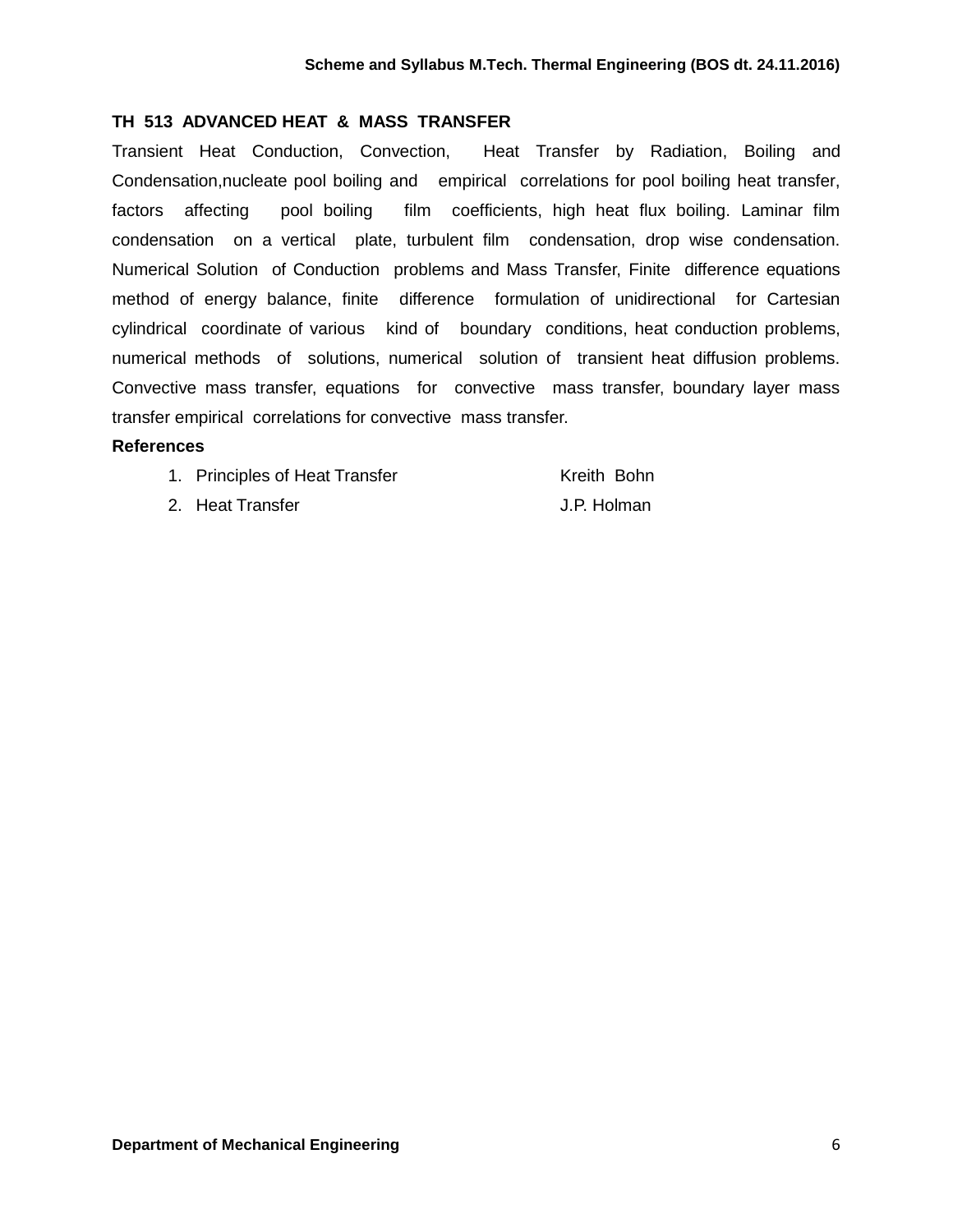# **TH 514 THERMAL ENGINEERING LABORAYORY**

Experiments in heat transfer and IC engines.

## **TH515 SEMINAR 1**

Students have to collect a International Journal paper on the topics of their interest, prepare a write up and present with suitable demonstration by software or experimental work. Evaluation will be based on relevant topic student has studied, communication skill and reporting/documenting procedure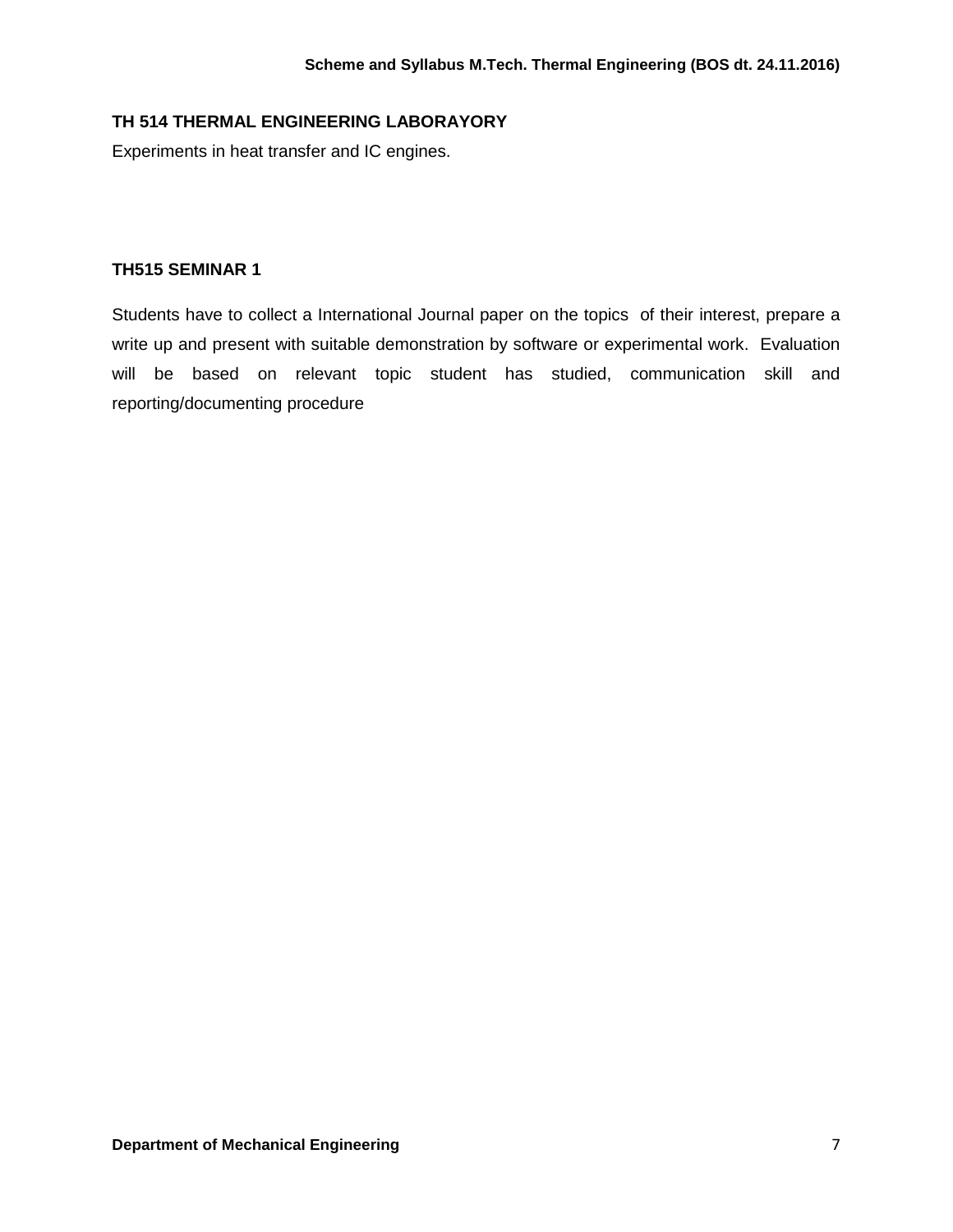# **SECOND SEMESTER**

## **TH 521 - INSTRUMENTATION AND CONTROL**

Theory and Experimentation in Engineering, Fundamentals of Measurement System, Performance Characteristics of Instruments: Dynamic performance characteristics: dynamic response, system transfer function and frequency response control actions. Elements of Measurement Systems, Signal conditioning, Data presentation systems, Pneumatic and Hydraulic systems, Applied Mechanical Measurements, Determination of count, events per unit time and time intervals, Measurement of stress and strain, Pressure, Torque and power measurements.Flow Measurements: Flow Visualization, shadowgraoh, schlieren and interferometric techniques, pitot static tubes, hot wire anemometers, Laser Doppler Velometer, flow measurements using coriolis effect. Temperature and Heat Flux Measurement: Thermoelectric sensors, Electric resistance sensors, Thermistors, Radiations pyrometers, Temperature measuring problems in flowing fluids, dynamic compensation.

| 1. Industrial Instrumentation                | Al Seutko, Jenny D Frank   |
|----------------------------------------------|----------------------------|
| 2. Instrumentation Measurements and Analysis | B.C. Nakva K. K. Chandhary |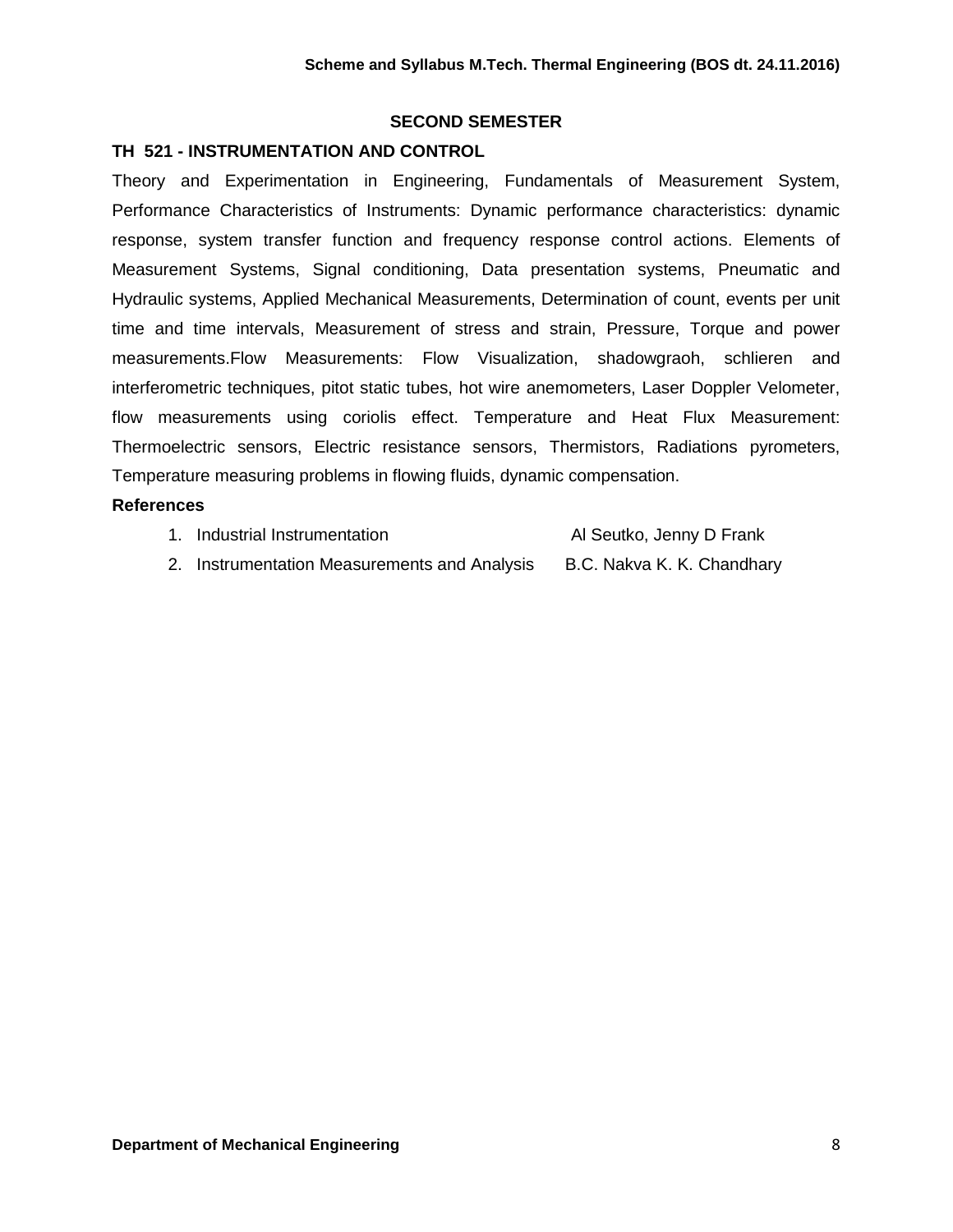# **TH 522 - THERMAL ENVIRONMENTAL ENGINEERING**

Thermodynamic properties of moist air, psychrometric chart and its applications. Thermal exchanges of body with environment. Physiological hazards resulting from heat exposure. Environmental requirements for various components (e.g. men, material, machinery, and processes) for a few important heavy industries. Various systems of refrigeration and their application to environmental control. Vapour compression refrigeration system, Multi evaporator multi compressor systems, Vapour absorption system, Evaporative Cooling, Desiccant cooling systems. Various system of ventilation for industry. Air conditioning load calculations, various systems of air conditioning for industries. Recommendations of ISO 140000 for thermal environment.

- 1 Refrigeration and Air Conditioning The Martin Arora and Domkundwar
- 
- 2. Refrigeration and Air Conditioning C.P. Arora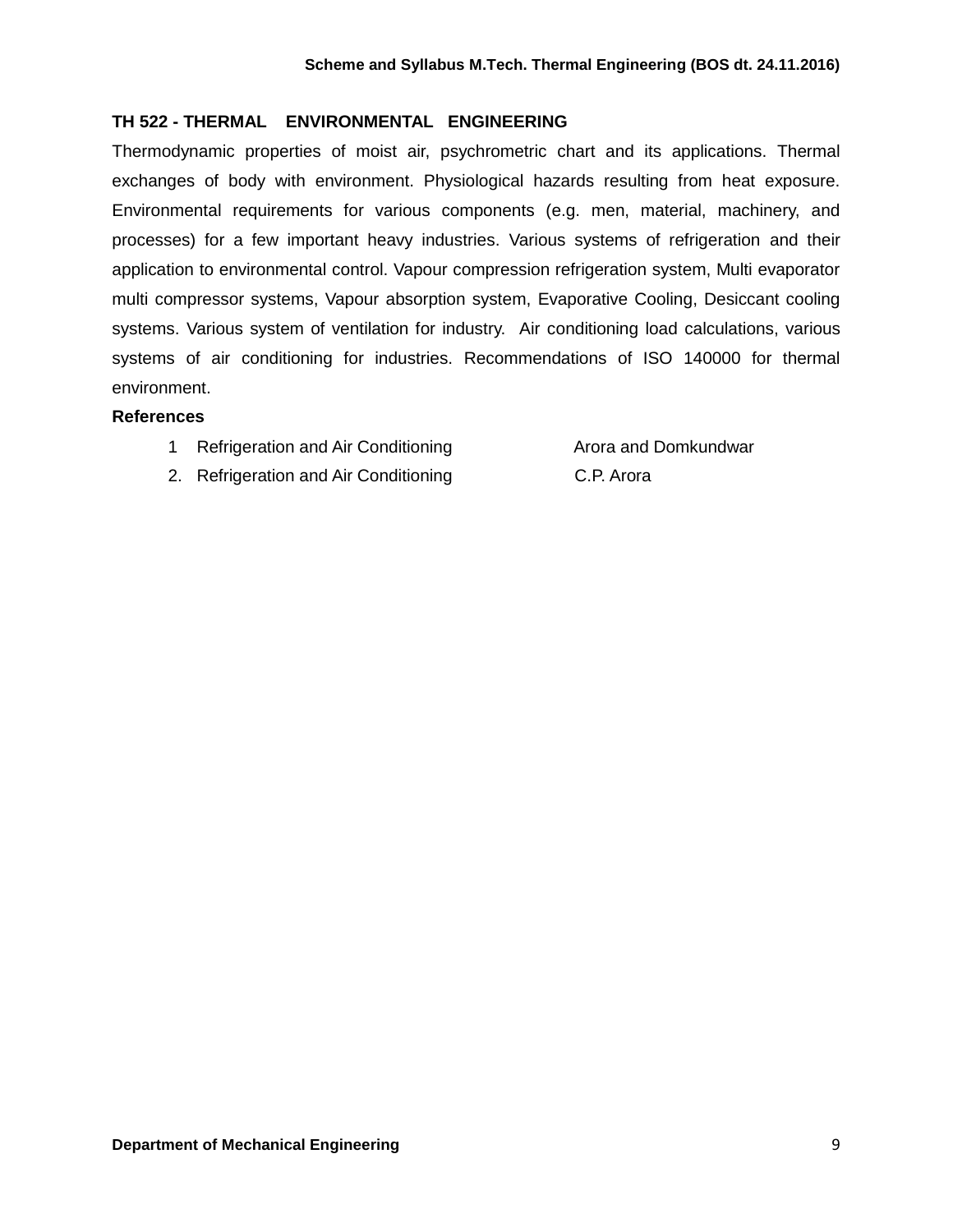# **TH523 - THEORY AND DESIGN OF HEAT EXCHANGERS**

Classification, temperature distribution for parallel flow, counter flow, cross flow, heat exchanger, evaporators and condensers, concept of LMTD and overall heat transfer coefficient. Fouling of heat exchangers, NTU method for gauging exchanger performance, LMTD for parallel, counter and cross flow heat exchangers, effectiveness for parallel and counter flow exchangers. Important design considerations: material selection and optimization of heat exchangers, analysis of regenerative heat exchangers. Vibrations induced by flow, International Standards for heat exchangers.Thermal and Mechanical Design of Shell & tube heat exchangers, Double pipe, Extended surface, Condensers & evaporators, Boilers & feed water heaters, Air preheaters, Dictators, Heat exchanger for nuclear application.

## **References**

1. Design of Heat Exchanger Kern

2. Principles of Heat Transfer Kreith Bohn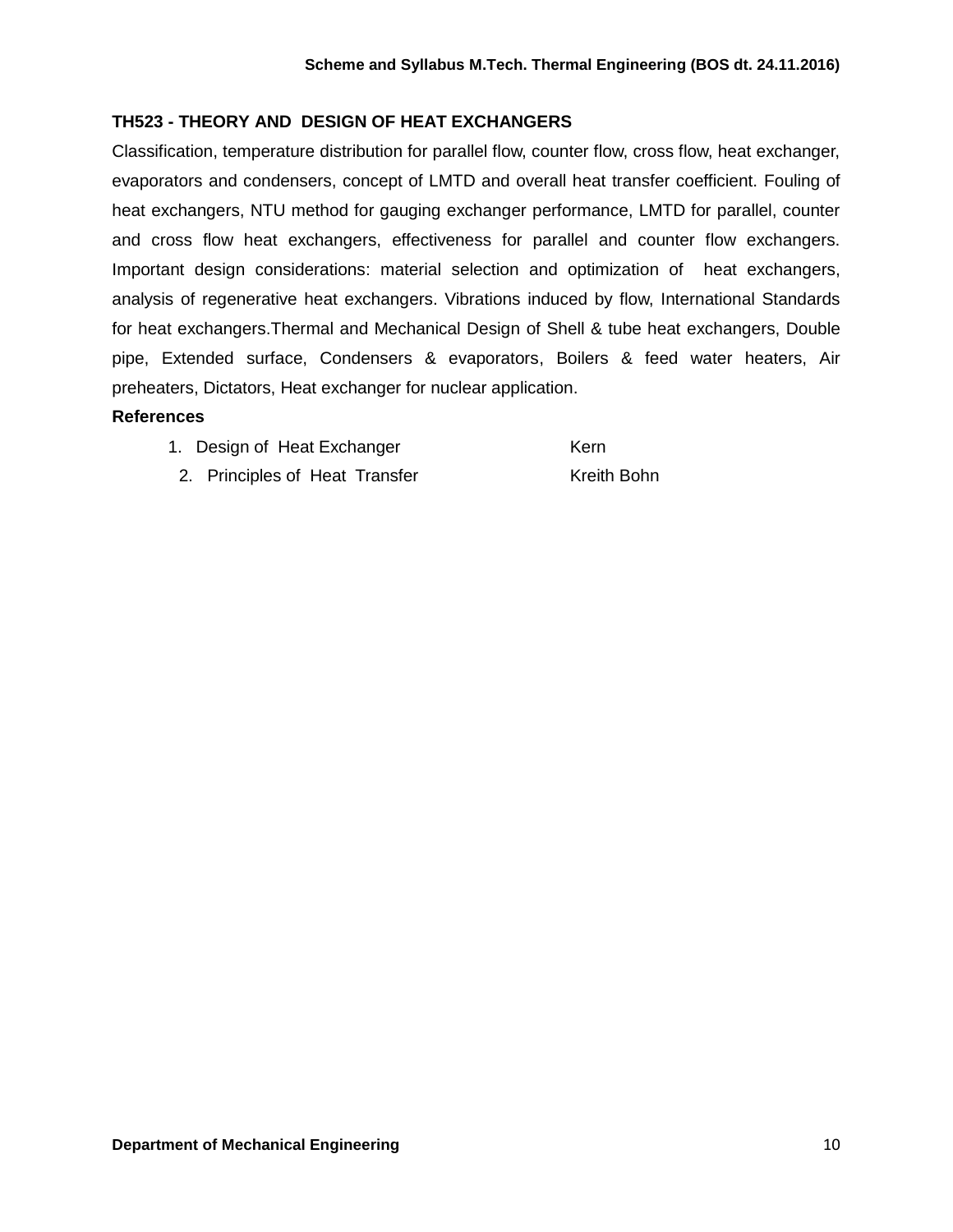# **TH524 THERMAL ENGINEERING LABORATORY 2**

Experiments in heat transfer and IC engines.

## **TH525 SEMINAR 2 & mini project**

Students have to collect a International Journal paper on the topics of their interest, prepare a write up and present with suitable demonstration by software or experimental work. Evaluation will be based on relevant topic student has studied, communication skill and reporting/documenting procedure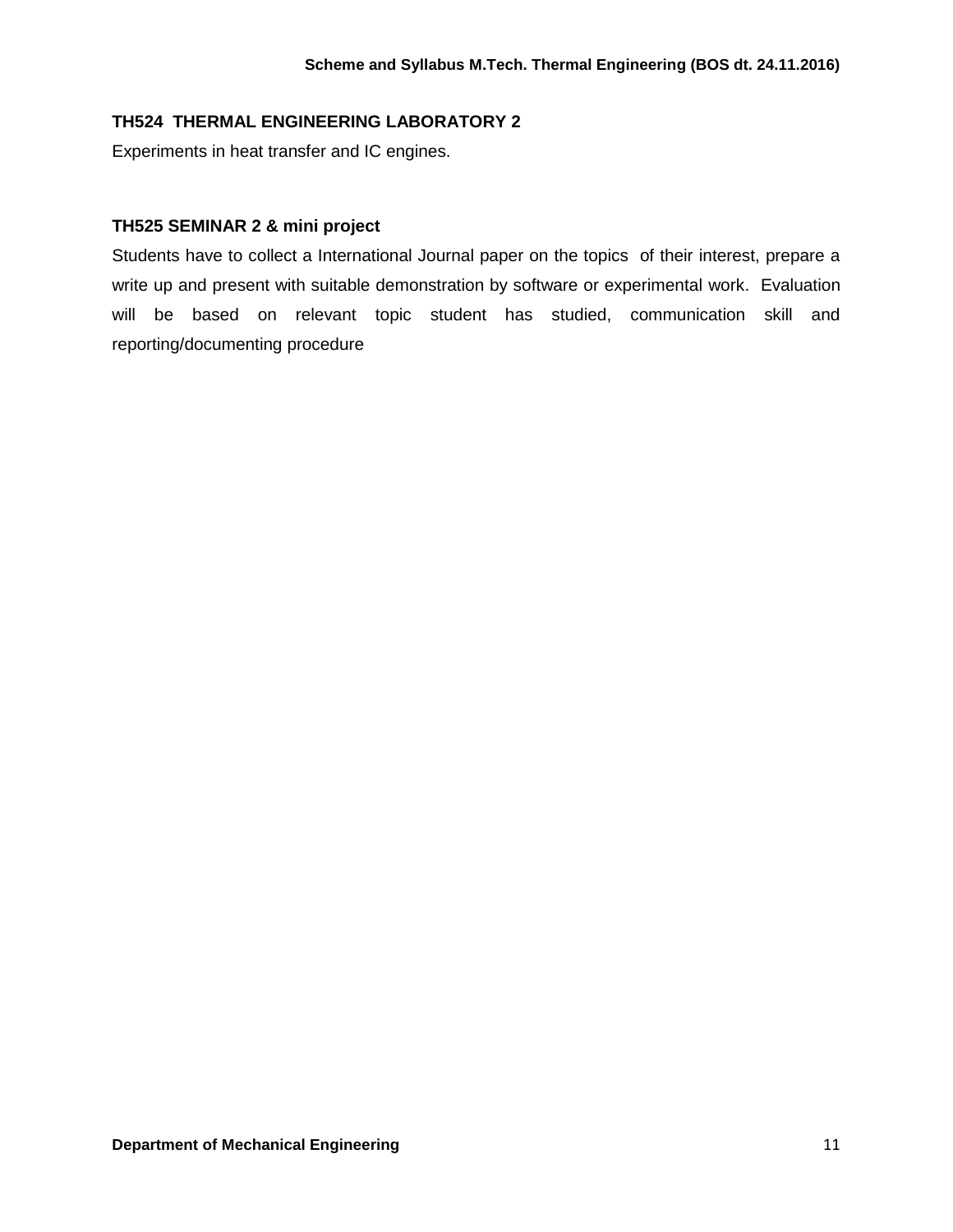# **DEPARTMENT ELECTIVES**

# **TH 531 NUMERICAL HEAT TRANSFER**

Introduction, Chemical thermodynamics and chemical kinetics. Conservation equations for multi-component systems. Premixed systems,

Detonation and deflagration, laminar flames, effects of different variables on burning velocity, methods for measuring burning velocity, flammability limits, ignition and quenching turbulent pre-mixed flames. Non-premixed systems, Laminar diffusion flame jet, droplet burning. Combustion of solids, Drying, devolatilization and char combustion. Practical aspects of coal combustion.

- 1. Combustion **Irvin Glassman**
- 2. Intoduction to combustion Stephen Turns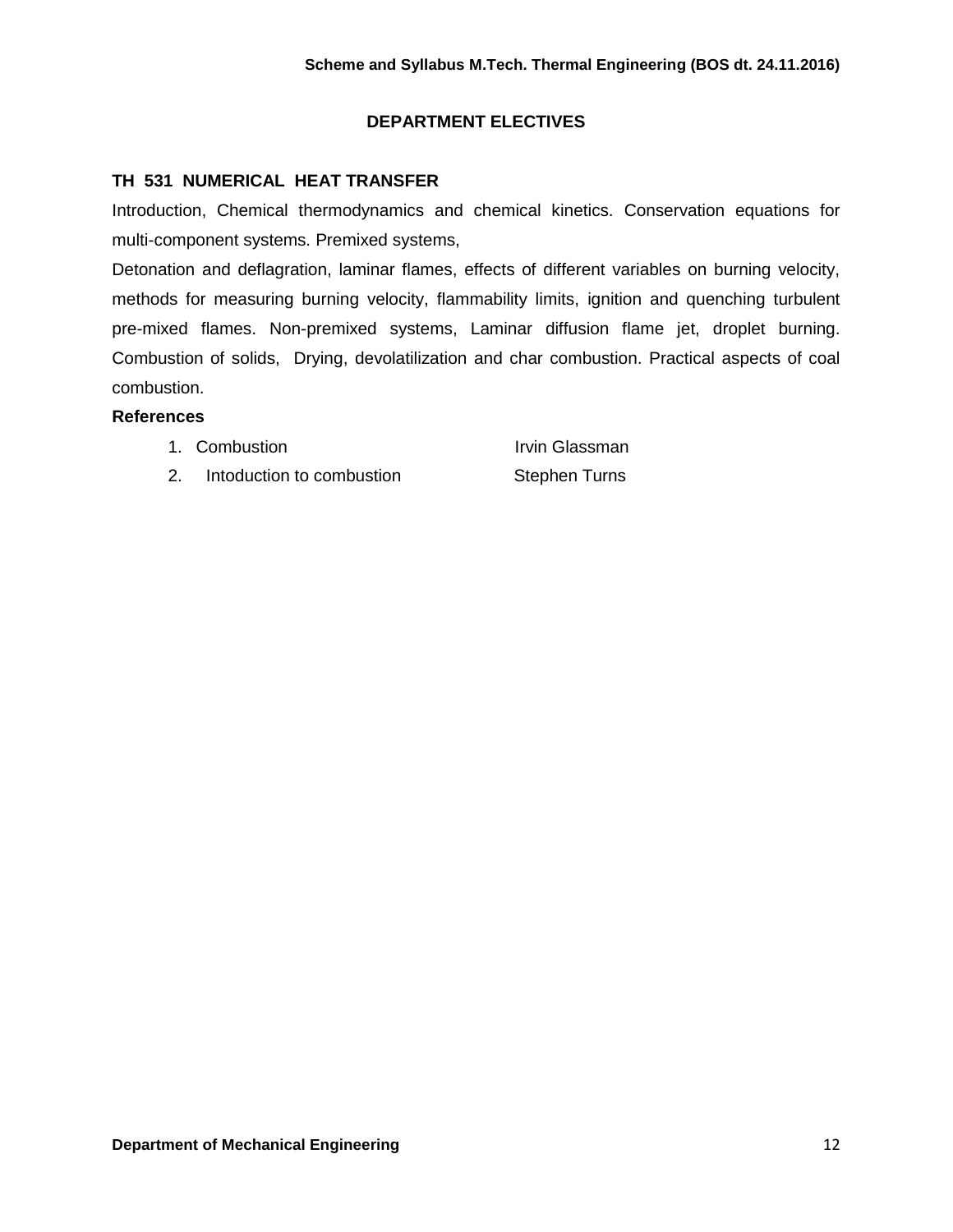# **TH 532 EXPERIMENTAL STRESS ANALYSIS**

Stress and Strain, Principle stresses, Mohr's stress circle, Isoclinic, Isostatic, Isochromatic, Isopachic, stress strain relationship. Whole field method, laws, plane polariscope, circular polariscope, white light illumination, analysis of photoelastic data, stress coat and membrane analogy, Electrical wire resistance strain gauges. Strain Gauge Rosette, Types of rosette, four element rectangular rosette, Tee-delta rosette, rosette analysis. Application, Design of turbo machinery components such as steam turbine rotor, L.P. and H.P. cylinder diaphragm value rotary compressors and its parts. Fatigue testing and vibration studies.

- 1. Experimental Stress Design **Daly and Reilly**
- 2. Experimental Stress Design Sadhu Singh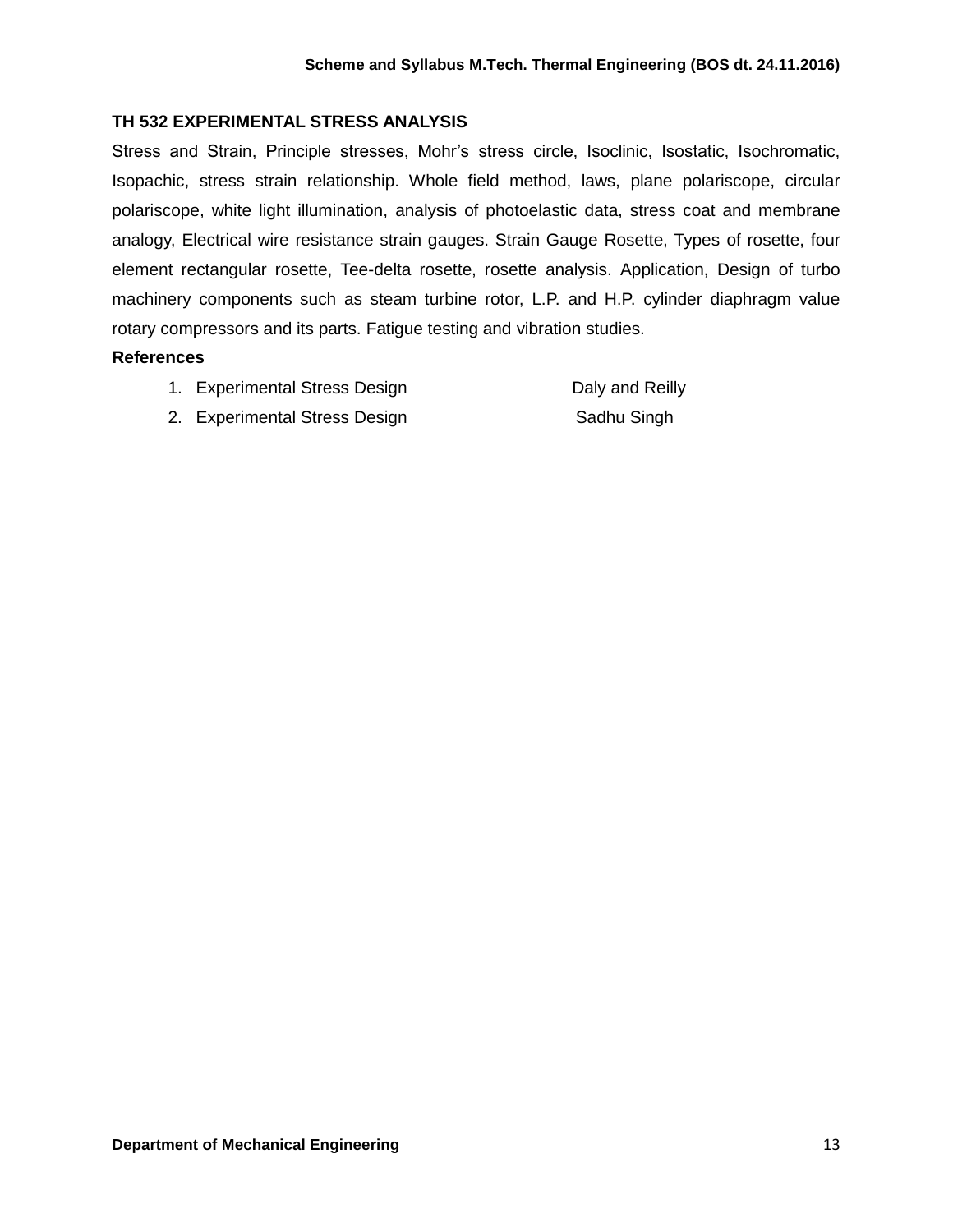#### **TH 533 MAINTENANCE OF THERMAL POWER PLANT EQUIPMENTS**

Maintenance Management, Maintenance strategies, maintenance schedule, emergency maintenance procedure spare part management, Diagnostic Maintenance and Machine Health Monitoring, practical application of diagnostic maintenance to specific industrial machinery and plants. Various techniques of condition monitoring wear analysis, vibration and noise signature, thermography etc. Mechanism of Lubrication & Lubricants, Lubrication Regimes: Lubrication regimes, analysis and modes of lubrication in different bearings, squeeze films, fluid film, elasto-hydrodynamic and boundary lubrication. Failure Mechanisms and Analysis, Material failure and failure due to environmental effects, Design faults, analysis of engineering failures, failure due to abuse of machinery, failure of seals & packing, failure of bearings, failure of gears, fatigue failure, failure due to time – temperature effects (creep) corrosion etc. Maintenance of Power Plant Machinery, Predictive and preventive maintenance of steam turbine and its components. On load and off load cleaning of condenser tubes. Maintenance scheduling of cooling water plants, cooling towers.

- 1. Maintenance & Spare Parts & Management P. Gopal Krishnan
- 2. Modern Power Station Practice10 Volumes in Reference British Electricity Int. Ltd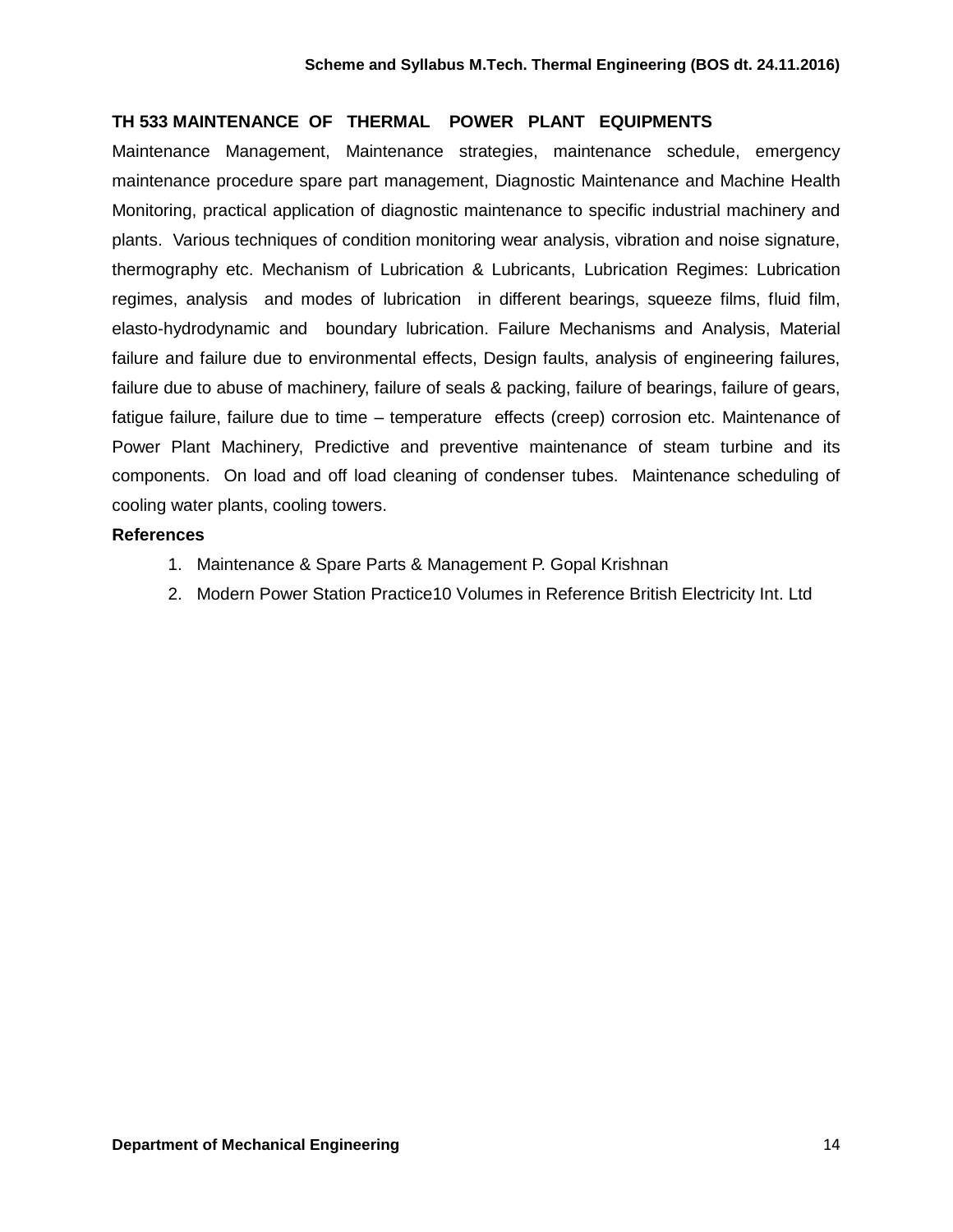# **TH 534 REFRIGERATION SYSTEM AND COMPONENT DESIGN**

Introduction to various components. Thermal design of reciprocating, centrifugal and screw compressors. Capacity control methods. Thermal design of different evaporators–DX, flooded, etc. Thermal design of condensers–water-cooled and aircooled. Sizing of capillary. Selection of expansion valves and other refrigerant control devices. Components balancing. Testing and charging methods. Design of absorber and generator of vapor absorption systems. Design of cold storages, mobile refrigeration, refrigerators, commercial appliances.

- 1. Refrigeration and Air Conditioning The C.P. Arora C.P.
- 2. Principles of refrigeration **R.J. Dossat**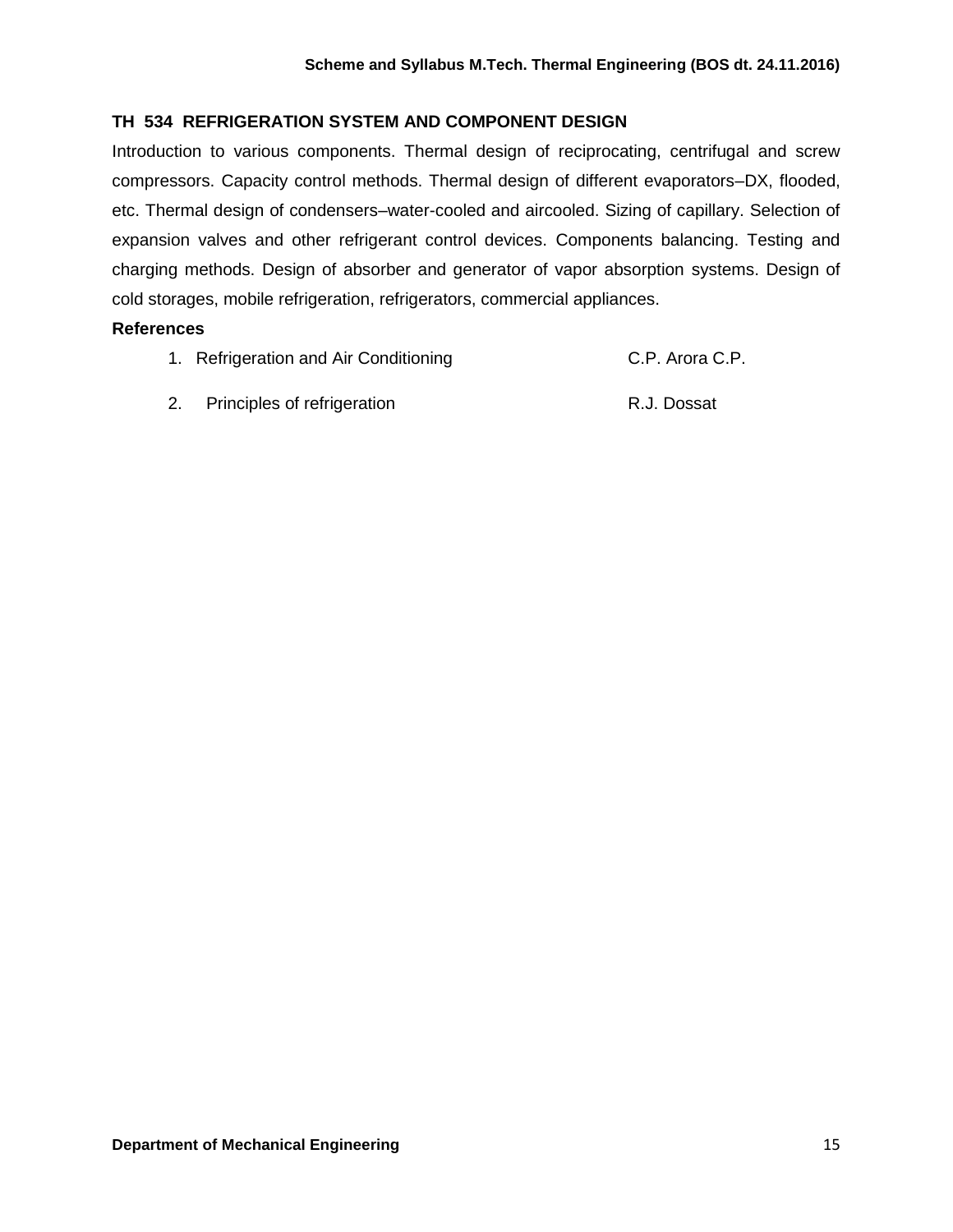# **TH535 THEORY AND DESIGN OF GAS TURBINES**

Gas Turbine Plants, Axial Flow Compressor, Principle of operation, velocity triangles. Design procedure for single and multistage compressors. Three dimensional effect compressor performance. Description and problems of transonic and supersonic compressors. Impulse turbine. Single and multiwheel turbine efficiency, Number of stages blade passages, Vortex design of turbine blades. Blade design & manufacture blade material and blade cooling, limiting factors in turbine design. Combustion in Gas Turbine and Turbine Characteristics

#### **References**

|  |  | 1. Gas Turbine | <b>Cohan Rogers</b> |
|--|--|----------------|---------------------|
|--|--|----------------|---------------------|

2. Gas Turbine Ganesan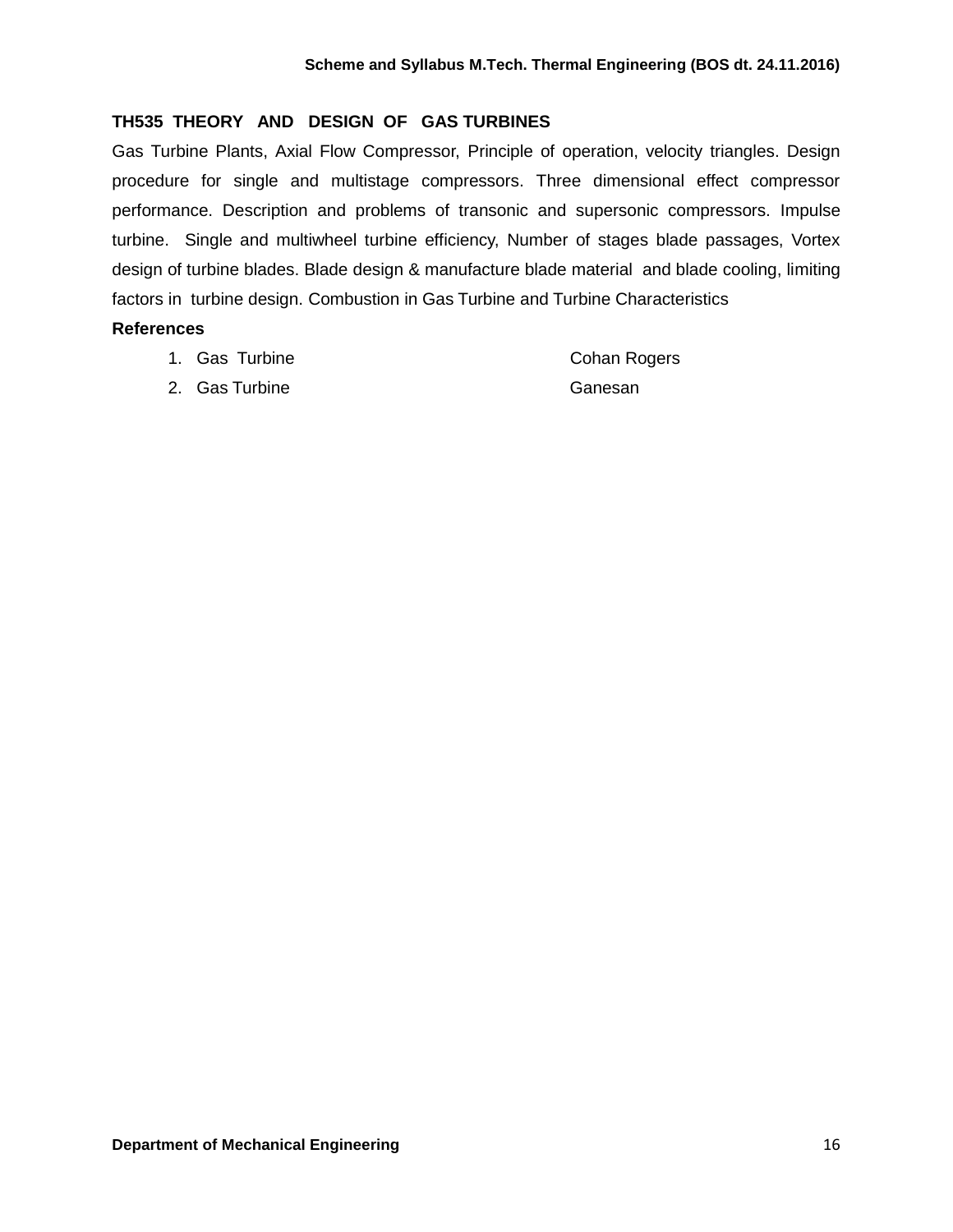# **TH 536 COMBUSTION**

Introduction: Mathematical Background, Survey of Numerical Methods Used in Heat Transfer, Finite Difference Methods, Finite Element Methods, Simulation of Transport Process, Conduction Heat Transfer, Steady and unsteady state one & two dimensional problems. Explicit, Implicit and Crank-Nicolson scheme, ADI and ADE methods. Convection Heat Transfer, Boundary Layer Flows, Similarity solutions, Derived Variables, Patankar/Spalding Methods for two-dimensional flows.Elliptic Solutions**,** Control Volume formulation. Energy and other scalar equations, Momentum equations, Segregated Solution method; SIMPLE & SIMPLER schemes, Stream Function – Vorticity Transport method. Turbulence, Examples of turbulent flows, Stress relations, Reynolds stresses, turbulence model computations, Analogy between Heat Transfer and Momentum, Linearization of source terms.

- 1. Computational Fluid flow and Heat Transfer K. Muralidhar, T. Sundarajan
	-
- 2. Numerical Heat Transfer S.V. Patankar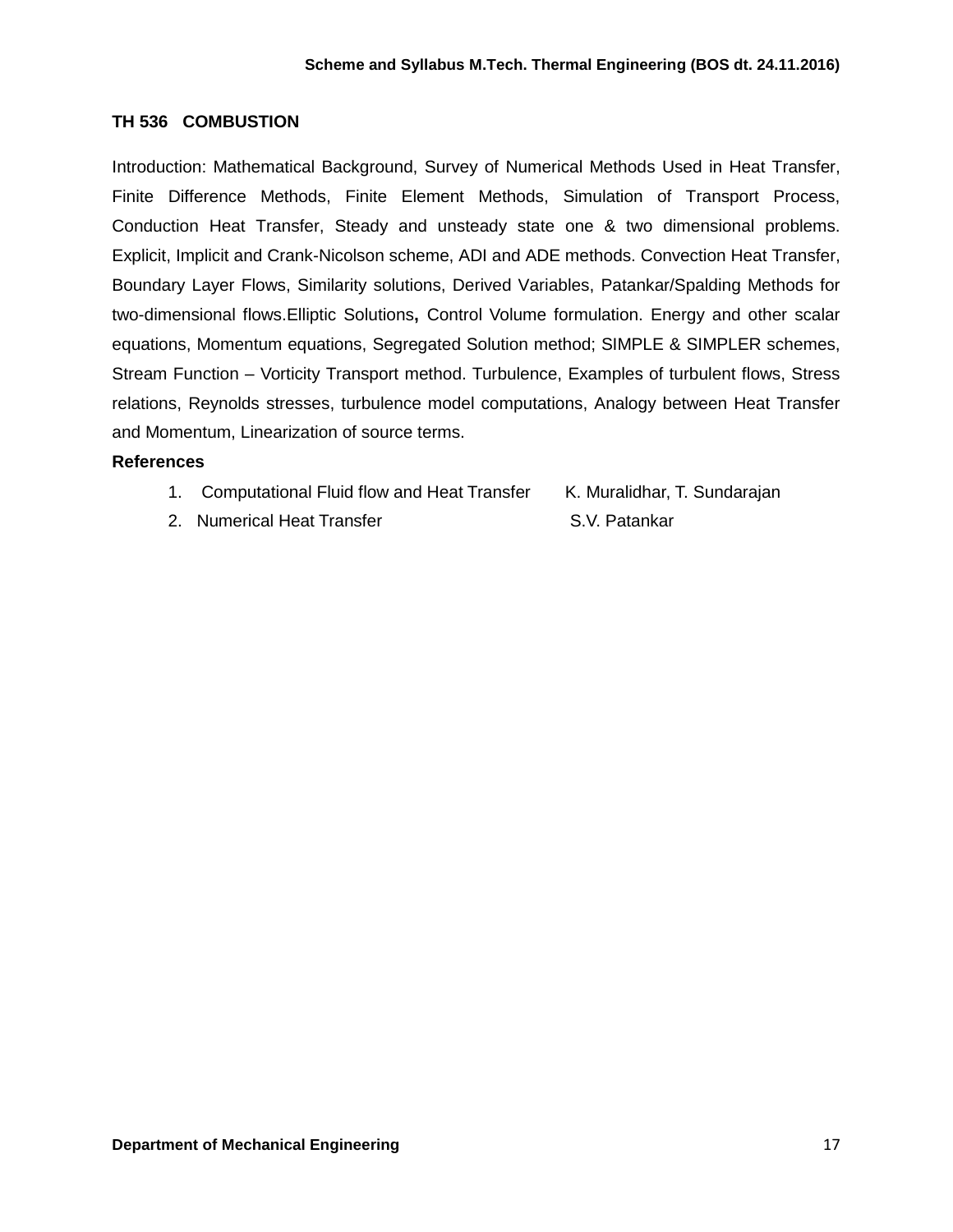# **TH 537 VIBRATIONS AND ITS APPLICATION FOR DESIGN OF TURBO MACHINERY**

Differential equations of motion for first order and second order linear systems. Transverse vibration of beams. Damped free vibration, viscous, coulomb damping dry friction logarithmic decrement. Forced vibration of single degree of freedom linear systems. Response of first order systems to harmonic excitation. Frequency response. Response of second order systems to harmonic excitation. Rotating unbalance, whirling of rotating shafts. Harmonic motion of the base, vibration isolation, transmissibility, force transmission to foundations. Vibration measuring instruments eg Seismic mass, vibrometer, Accelerometer. Energy dissipation. Forced vibration with coulomb hystersis or structural & viscous damping. Equation of motion for a two degrees of freedom system. Torsional vibration of one, two and three rotor system. Equivalent shafting. Torsional vibration of a geared system. Torsional vibration with harmonic excitation, Critical speed of a shaft having a single disc with damping.

#### **References**

|  | 1. | <b>Mechanical Vibrations</b> |  |
|--|----|------------------------------|--|
|--|----|------------------------------|--|

# **G.K. Grover**

2. Theory of Vibration with Application Thomson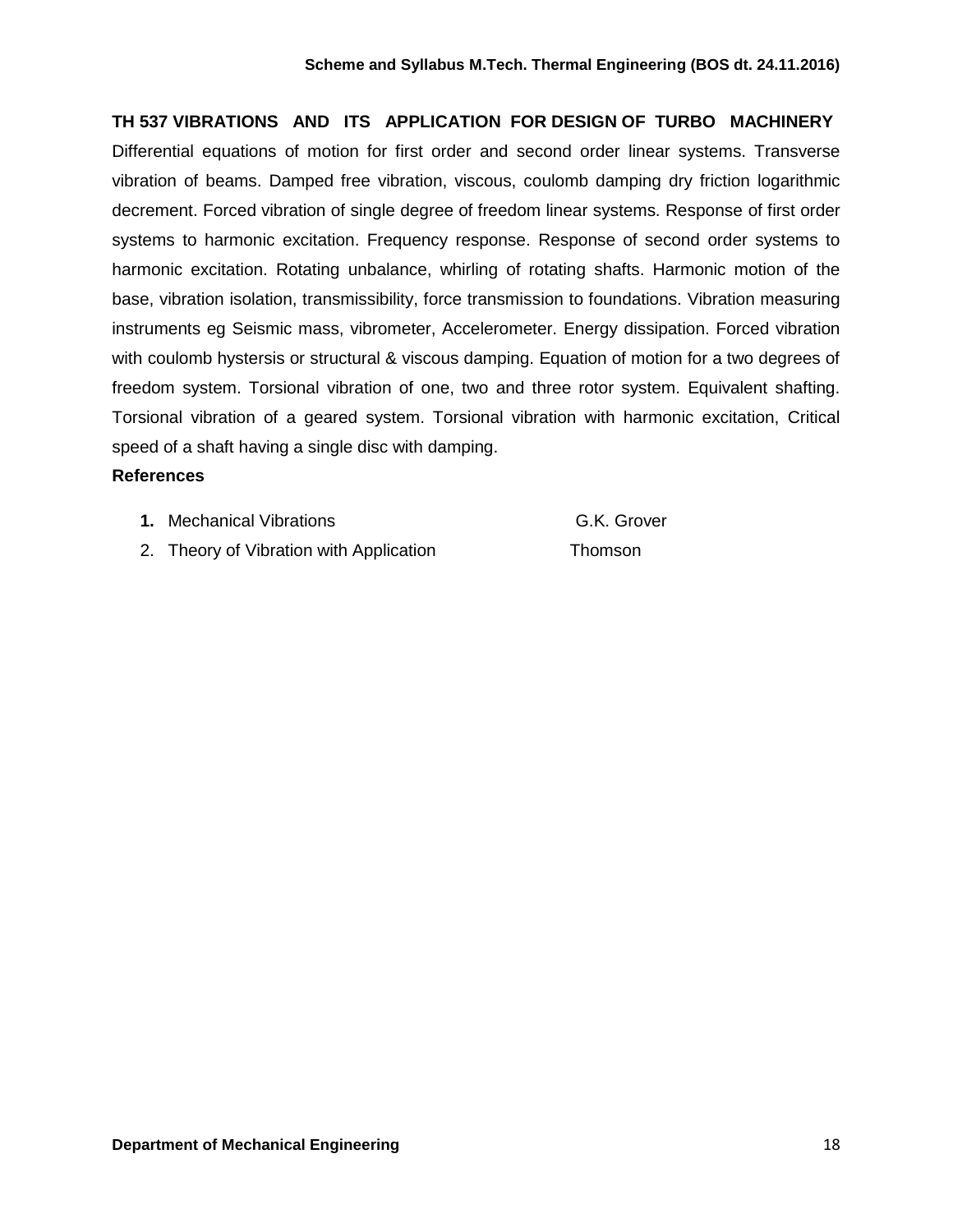# **TH538 THEORY AND DESIGN OF TURBOMACHINES**

Energy interchange in fluid machinery, momentum-principle, streamline theory, momentum and circulation. Theory of centrifugal impeller for incompressible fluid, velocity triangle - impleller for approach and prerotation vortex theory. Blower casing volute, vaned and vaneless diffuser, thermodynamics of turboblowers. Dimensionless characteristic of turboblowers. Axial Flow Compressors. Two dimensional Cascade: Theoretical analysis of performance and experimental works. Howell's and Cartter's correlations for low speed. Effect of Reynolds and Mach numbers. Pitch line design of axial flow compressor. Radial equilibrium. Calculation of losses and stage efficiencies. Stresses in the discs and blades - interstage traversing, measurements of total and static pressures and vane angles.

Transonic and supersonic compressors. Industrial Steam Turbines. Type of Industrial Steam Turbines.

| <b>Turbines Fans and Compressors</b>          | S.M. Yahya       |
|-----------------------------------------------|------------------|
| A Practical Guide to Steam Turbine Technology | - Heinz P. Bloch |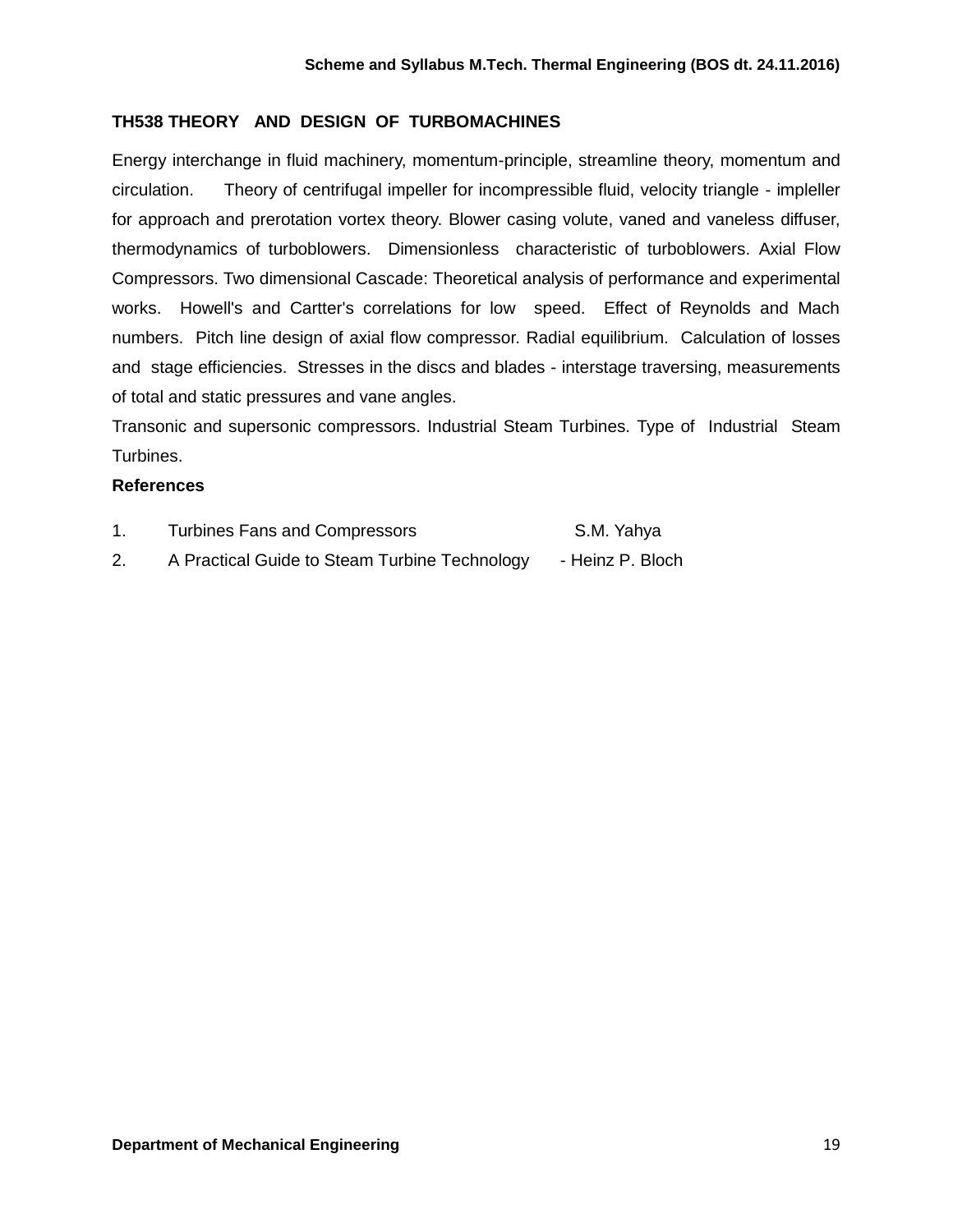# **TH 539 GAS DYNAMICS AND FLOW THROUGH TURBOMACHINES**

Fundamental Equations of Steady Flow, Euler's equation, Bernoulli's equation, Energy equation, Stream Function and Velocity Potential Potential Flow, Elementary potential flows, Uniform flow, Source, sink, vortex and doublet. Superposition of flow patterns. Flow over immersed bodies. Development of the aerofoil-lift and drag, Kutta-Joukowski Profile, pressure distribution over aerofoil blading. Viscous Flow, Navier Stoke's equation and exact solutions of steady flow problems. Flow through pipes, flow over flat plates. Laminar and turbulent boundary layers. Dimensional analysis. Compressible Flow of Gases, Fanno line and Rayleigh line flows. Flow with normal shock waves governing equations, Prandtl Meyer and Rankine Hugoniot relations, Moving normal shock waves. Cascade Tests, Fundamental equation of flow through turbo machinery. Radial equilibrium equation. Vortex flow through turbo machines. Surging and choking.

#### **References**

| 1. Fundamentals of Compressible Flows | Yahya |
|---------------------------------------|-------|
|---------------------------------------|-------|

2. Compressible Fluid Flow Michel A. Saad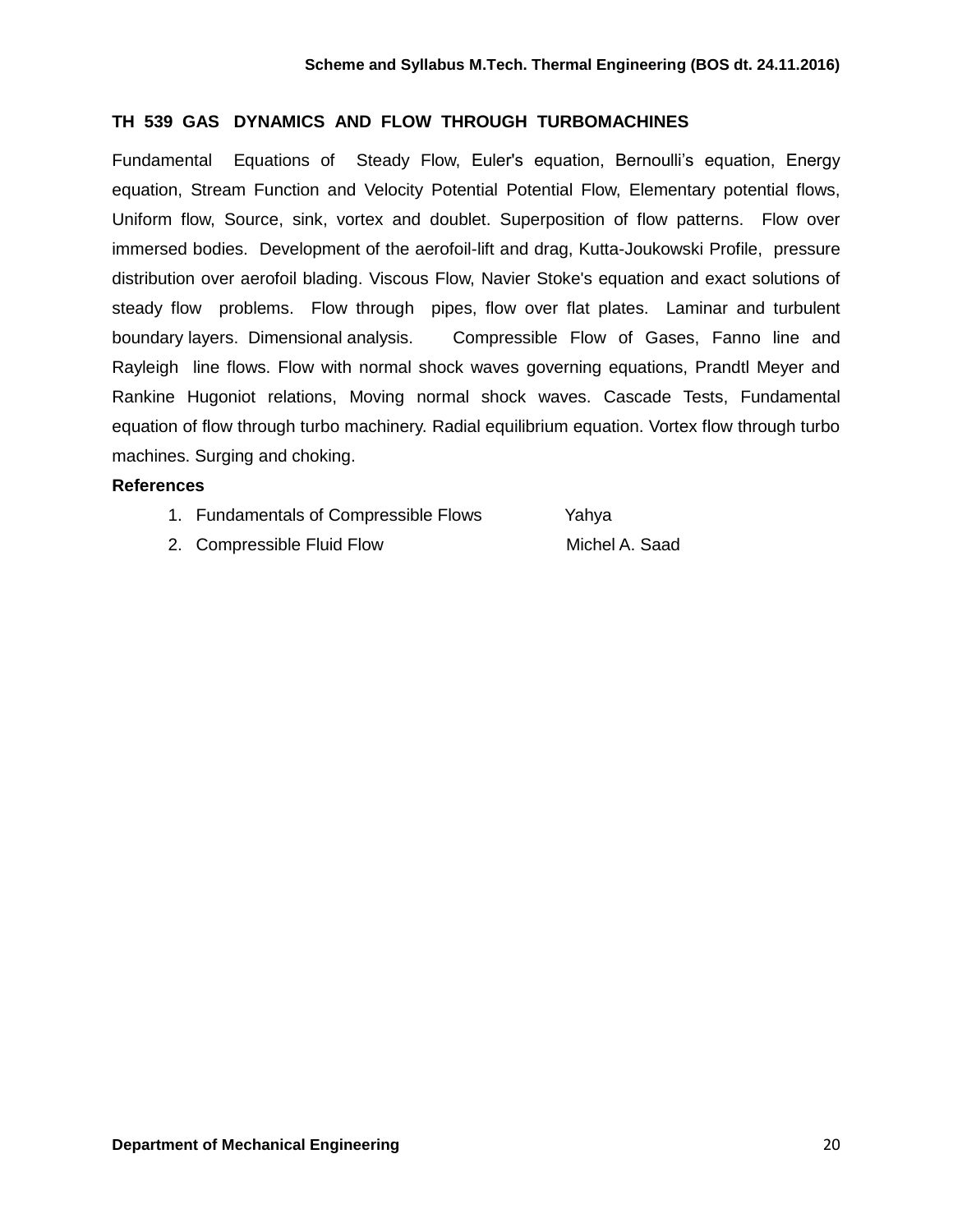# **TH 540 SIMULATION OF I.C. ENGINE**:

AIM : To impart knowledge on simulation of various I.C engine processes.

OBJECTIVE : To learn the simulation of engine combustion based on first and second law of thermodynamics.

# **UNIT – I INTRODUCTION**

First and second laws of thermodynamics – Estimation of properties of gas mixtures -Structure of engine models – Open and closed cycle models - Cycle studies

# **UNIT – II SIMULATION PRINCIPLES**

Chemical Reactions, First law application to combustion, Heat of combustion – Adiabaticflame temperature, Chemical Equilibrium and calculation of equilibrium composition - Heat transfer in engines – Heat transfer models for engines.

# **UNIT – III SIMULATION OF COMBUSTION IN SI ENGINES**

Combustion in SI engines, Flame propagation and velocity, Single zone models – Multi zonemodels – Mass burning rate, Turbulence models – One dimensional models – Chemicalkinetics modeling – Multidimensional models.

# **UNIT – IV SIMULATION OF COMBUSTION IN CI ENGINES**

Combustion in CI engines Single zone models – Premixed-Diffusive models – Wiebe' model– Whitehouse way model, Two zone models - Multizone models- Meguerdichian and Watson's model, Hiroyasu's model, Lyn's model – Introduction to Multidimensional and spray modeling.

# **UNIT – V SIMULATION AND GAS EXCHANGE PROCESSES AND ENGINE FRICTION**

Thermodynamics of the gas exchange process - Flows in engine manifolds – One dimensional and multidimensional models, Flow around valves and through ports Models for scavenging in two stroke engines – Isothermal and non-isothermal models.

# **TEXT BOOKS :**

- 1. Ashley S. Campbell, Thermodynamic Analysis of Combustion Engines, John Wiley and Sons, 1980.
- 2. V.Ganesan, Computer Simulation of Spark Ignition Engine Processes, Universities Press, 1995.

#### **Department of Mechanical Engineering 21 and 21 and 22 and 23 and 24 and 24 and 24 and 24 and 24 and 24 and 24 and 24 and 25 and 26 and 26 and 26 and 26 and 27 and 27 and 27 and 27 and 27 and 27 and 27 and 27 and 27 and 27**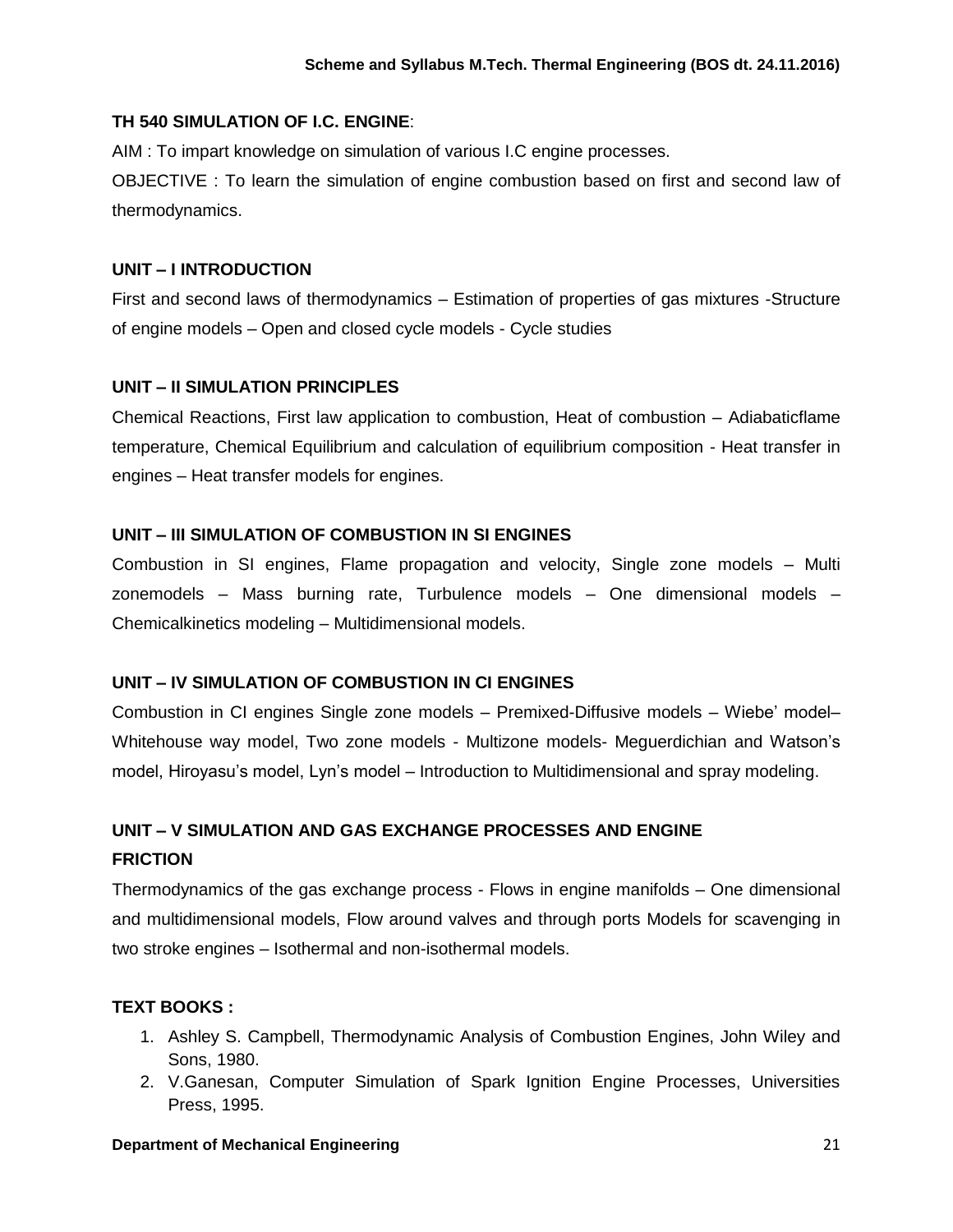- 1. Ashley S. Campbell, Thermodynamic Analysis of Combustion Engines, John Wiley and Sons, 1980.
- 2. V.Ganesan, Computer Simulation of Spark Ignition Engine Processes, Universities Press, 1995.
- 3. V.Ganesan, Computer Simulation of Compression Ignition Engine Processes, Universities Press, 2002.
- 4. Gordon P. Blair, The Basic Design of two-Stroke engines, SAE Publications, 1990.
- 5. Horlock and Winterbone, The Thermodynamics and Gas Dynamics of Internal Combustion Engines, Vol. I & II, Clarendon Press, 1986.
- 6. J.I.Ramos, Internal Combustion Engine Modeling, Hemisphere Publishing 7. Corporation, 1989.
- 7. J.N.Mattavi and C.A.Amann, Combustion Modeling in Reciprocating Engines, Plenum Press, 1980.